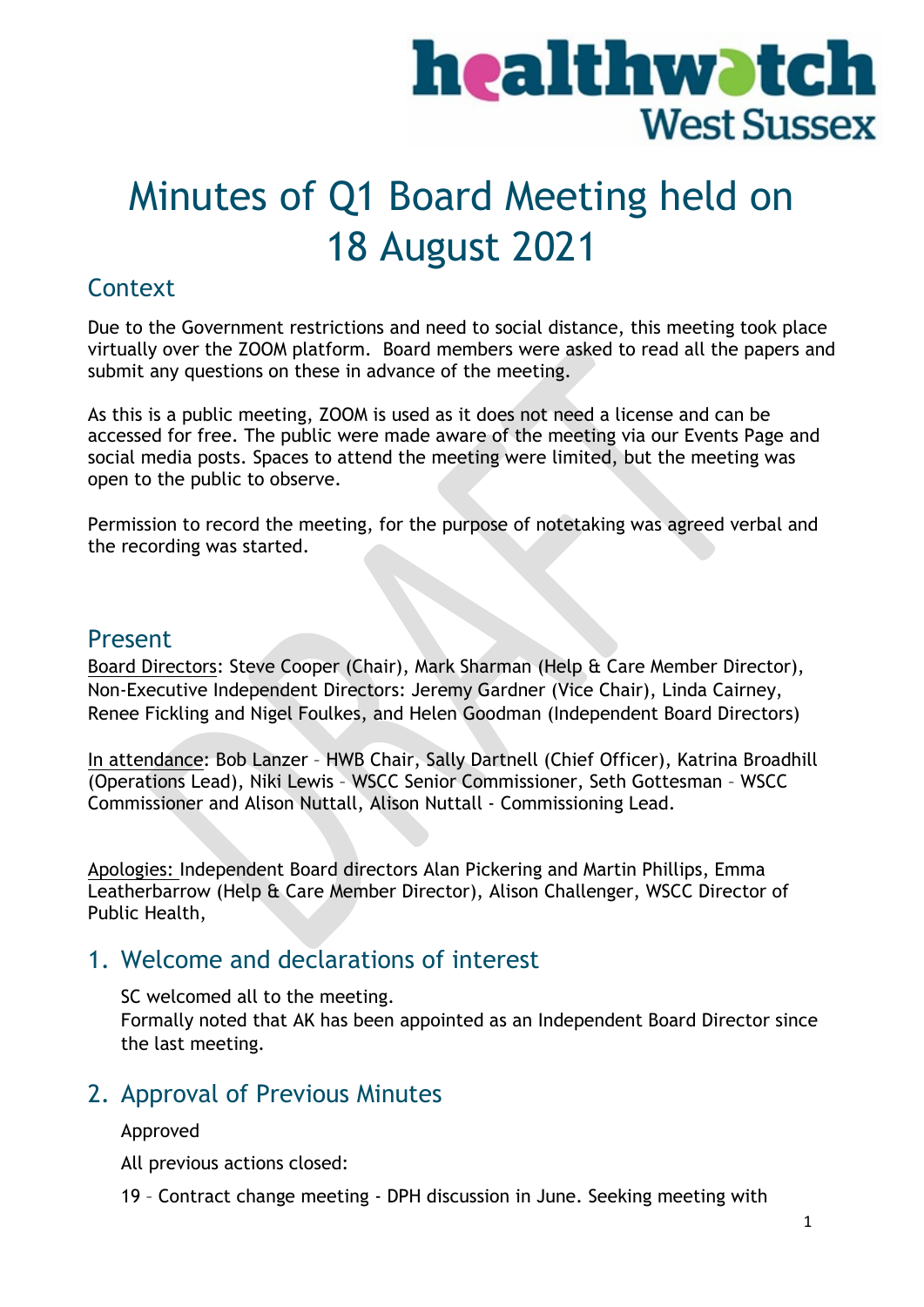Commissioners as follow up.

20 – WSCC Stakeholder relationship - New monthly meeting series started with Daniel McIntyre

21. Complete - SD asked to chair new Insight and Improvement Cancer and Planned Care Forum. The forum will focus on themes identified from the Healthwatch Insight Report and other stakeholder input. The first being Did Not Attend (DNAs). SC stated he was pleased to see this forum has been set up and asked if SD has the capacity to do this. SD said that she already attends meetings and so chairing does not increase commitment but increases our ability to influence as set out in Healthwatch Statutory Requirements.

22. Complete – Ali Khan appointed to board.

## 3. Impact and Performance

Team have primarily been engaging through various virtual formats and social media as well as through numerous community partner groups and this has proved successful. Face to face engagement will resume when safe.

KB summarised the [Impact and Performance report:](https://www.healthwatchwestsussex.co.uk/report/2021-04-19/impact-performance-report-january-march-2021-q4)

- Refresh style for the new financial year and we will showcase work under the priority heads to demonstrate impact.
- This report has focused on some of the work we have done under Access to GPled services.
	- o The work we did with The Croft Surgery to encourage better communication with patients around the challenges when transferring to a new clinical IT system. Have asked the Practice Manager to share learning with CCG so that other practices can avoid the same issues. Not confident that this will happen.
	- o Use of one page 'Patient Journey' examples.
	- o Lack of ability to attach photos to e-consult fed into national picture. We are part of Task & Finish Group working regionally on engagement around Access to GP care.
- Volume of insight has dropped as expected and will remain low in Q2. However, we are planning engagement around access to GP-led Services for Q3 and believe this will provide significant insight. Mindful of workforce issues and so treating the priority sensitively.
- **IHCAS** 
	- $\circ$  We have added more information to this section (p.17 and 18) to help the system to understand what we are supporting people to complain about (a request from the Clinical Commissioning Group (CCG)). We have also published a reflective report on what the service did in the last year.
	- o KB asked Board to note that the Sussex Integrated Care System (ICS) is an early adopter of the new NHS Standards (which come in effect from April 2022).
	- o Referrals continue to grow in volume, e.g. new referrals in Q1 were 78 (contracted for an average of 50 per quarter). This mirrors the increase in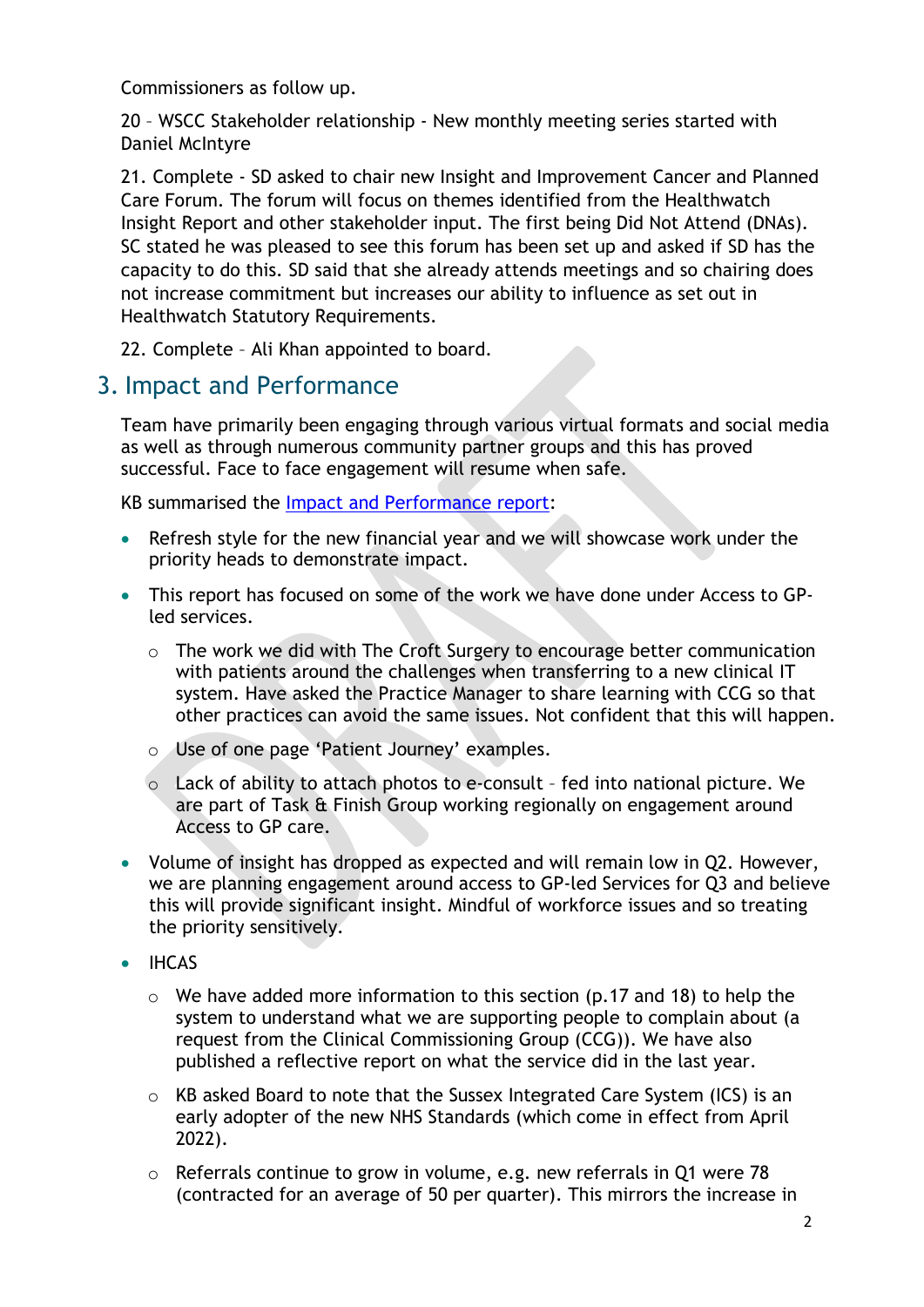complaints across local NHS services including Serious Issues, Safety and Safeguarding Concerns.

- $\circ$  Also, the complexity has increased in regularity as well.
- 10.12am. Niki Lewis joined the meeting

HG asked about the impact on our resources in relation to the IHCAS volume and complexity.

SC asked whether it is possible to track "Time on Task". KB explained this does happen to some extent through the help desk and the advocates themselves. KB also emphasised the Fairer Access to service policy which aims to ensure IHCAS focuses on support of those who are unable to do so themselves. The team strive to avoid waiting list at all costs and this has included short term use of other team members to support but has the impact on reducing team time on engagement activity so is not a sustainable solution.

SD noted NL had joined the meeting and asked for an action to agree a meeting about IHCAS resourcing outside of the meeting. ACTION

## 4.2 Financial & Performance Sub Committee Report

SD - Reported that the financial and risk reports had been examined and discussed at a meeting on 9 August. Sub committee had discussed again the increased demand and complexity of public Information, advice and signposting and how to resource this. Still seeking a meeting with Senior Commissioner to discuss significant and ongoing change in circumstances since the contract was tendered as a contract change.

SC shared that the finance sub committee has been meeting virtually. It will look to get back to face to face meeting for most board meetings. F&P could continue online virtually.

These meetings now have a set agenda and it is hoped to record them in future to ease demand on SD's time.

The sub-committee is currently attended by SC, AP, NF, SD and EL. SC said the committee is looking for one more NED to participate and asked people to think about joining the group. The time commitment is an hour a quarter. SC is also looking to rotate the chair of this meeting.

ACTION – SD to follow up with NEDs in relation to this.

10.20am Alison Nuttall joined the meeting

## 5. Independent Director and Staff Feedback

#### 5.1 Health and Wellbeing Board (HWB)

SD updated that at the HWB on 24 June we had presented our annual report and taken two actions to share a briefing on funding across local healthwatch in our ICS and neighbours and share more detail on the volume and complexity of IHCAS cases. Response to both actions are complete with a briefing and IHCAS annual reflection report shared to HWB Chair and Key WSCC stakeholders in July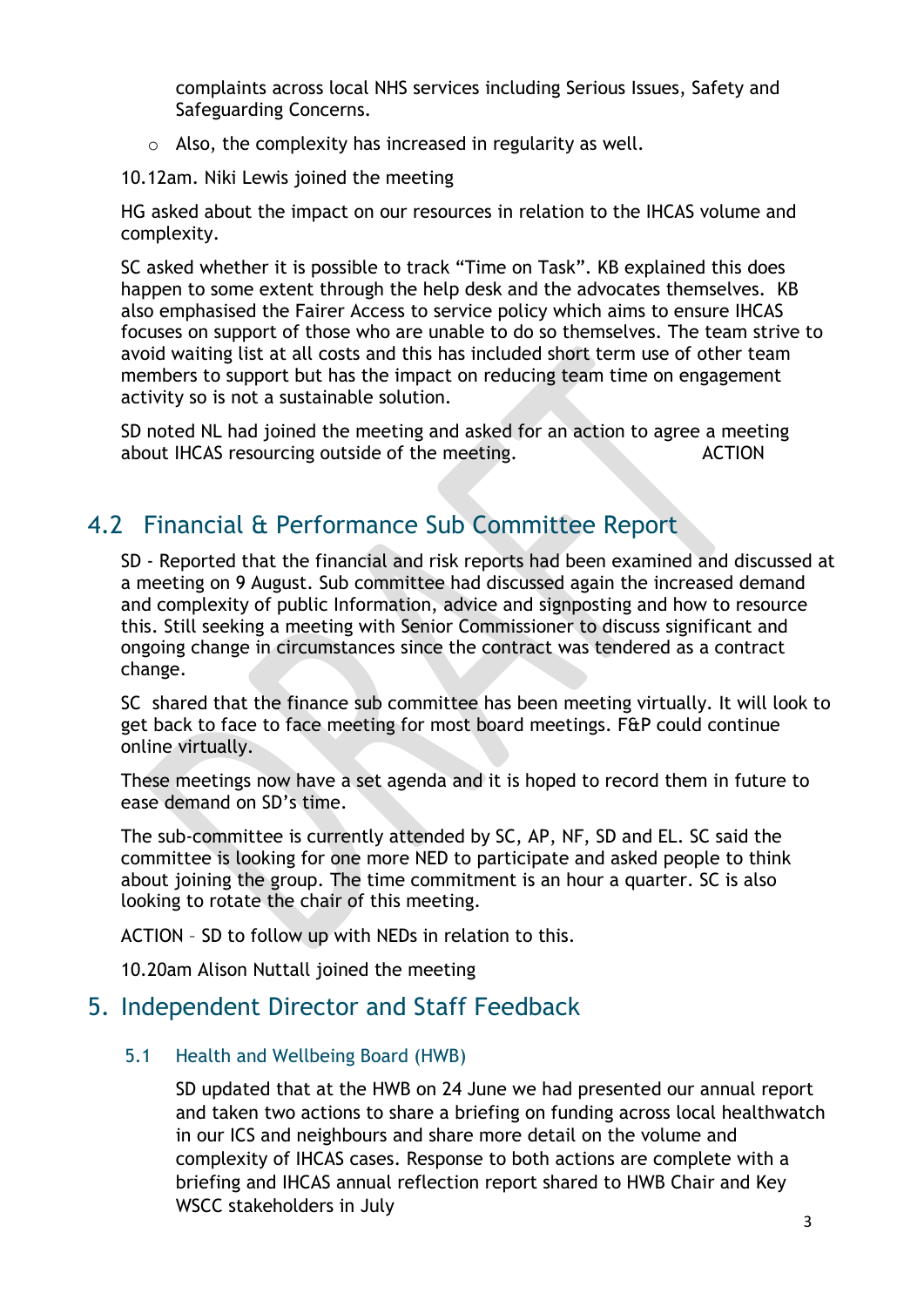#### 5.2 Health and Social Care Scrutiny Committee (HASC)

- KB updated that she was not able to attend the last meeting as it changed from virtual to face-to-face, causing issues with travel. However, the meeting had no items that we could have contributed to.
- In the meantime, we have met with the new Chair, Cllr Garry Wall and the new supporting lead.
- The next meeting in 15 September and this they hope will be a blended meeting (face-to-face and virtual) but KB can attend in person. We have asked to lead on the item raised, e.g., financial re-assessments for Adult Social Care.

#### 5.3 Autism and Learning Disability

KB reported that there is a new national Autism Strategy which is a refreshing read. Team has mapped our recently reported recommendation for Adult Autism Assessments against this strategy and shared this with system leaders and that we are realistically not expecting an immediate response, as we appreciate the system is likely to be waiting on what the national funding for this year (as implied in the strategy) will be. However, in the meantime there is a real need to look at implementing a way of carrying out wellbeing checks for people on the waiting list and ensuring they can engage with community support whilst waiting on an assessment. We will continue to push for this.

#### 5.4 Safeguarding Adults Board (SAB)

MP shared input in advance:

There is little to report from Safeguarding with just one board meeting since our last board.

The QSIG (Quality and Safeguarding Information group) meets every month. There are still serious concerns on around 17 care homes which both West Sussex County Council (WSCC) and the Care Quality Commissioner (CQC) are trying to tackle with varying success.

MP has challenged them that the information on abuse is almost entirely from care homes. Domiciliary care is rarely reported because the carer would not report their own abuse and the customer is unlikely to know how to. Similarly for those in supported living accommodation. CQC and WSCC are considering the issue.

#### 5.5 CCG Communication and Engagement

KB updated that there hasn't been a recent meeting.

We were asked to comment on some new generic comms to the public, and whilst some of the feedback has been incorporated, one of the key points remains unresolved. This being that the message around *right place, right time* doesn't work because people don't know what is the right place?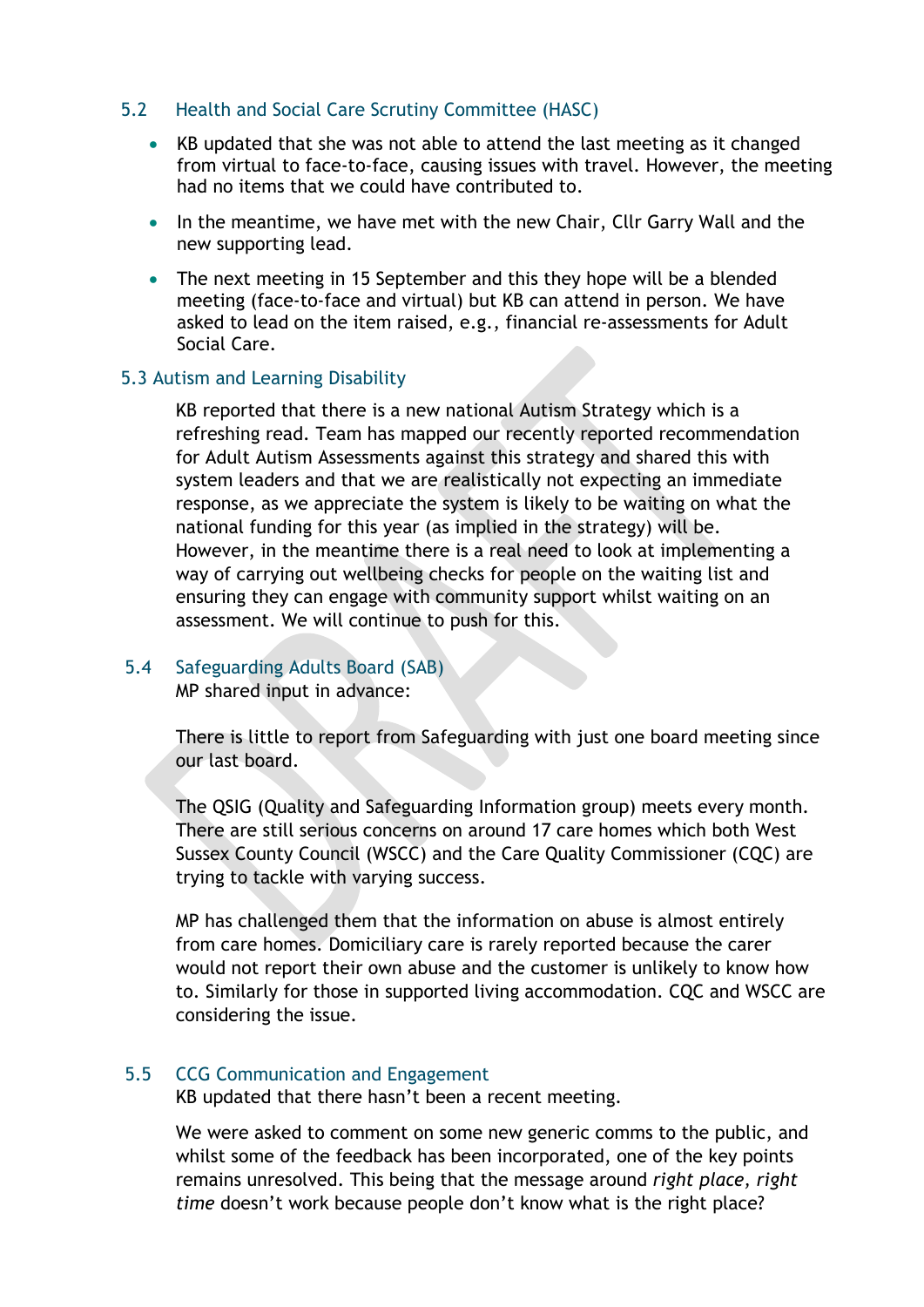KB has been asking the system since start of the Emergency Department/Urgent Treatment Centre Task & Finish Group (beginning of May), and at varying levels, for a list of what is open and when in the County. This has proved to be impossible so far.

Have also been pointing out that the increasingly negative comments about access to GP-led services now regularly references why people are going to A&E and fears this is reinforcing the wrong message.

#ConfusingComms campaign – starting to see a little traction on this and there is a keenness within the NHS to utilise the #ConfusingComms Advisors and we continue to recruit fresh volunteers to this role.

#### 5.6 Stroke Task & Finish Group

JG reiterated that the stroke aim is to improve services in West Sussex and that there is currently pre-consultation engagement underway looking at the experiences of stroke patients and their carers. The findings of this will be wrapped up in a report that will go to HASC in September. There is an impressive plan which has formal consultation within to engage with a wider audience and how a specialist stroke unit will be created.

JG sits on oversight group and comms group. Consultation is scheduled for February 2022.

KB reflected that we are seeing evidence that NHS is taking people on the journey with them.

#### 5.6 Cancer Board

SD - Focus on addressing backlogs continues.

West Sussex Cancer Action Group has been restarted and Healthwatch have been invited to be members.

New Insight and Improvement Forum will report back to both Cancer and Planned Care Boards.

#### 5.7 Local Outbreak Engagement Board

KB - Reported that rates were high but going downward. However, since the meeting on 5 August the rates have gone back up and stayed red to the current date.

More sensitive Lateral Flow Tests (LFTs) are now out in the community but need to use old stock first. Could not answer if these would be used on the return to school.

It was acknowledged that this has been a very difficult time for health and care services because of the staff shortages because of COVID-19 and isolation. This appears to be continuing.

Discussed the changes from 16 August around isolation.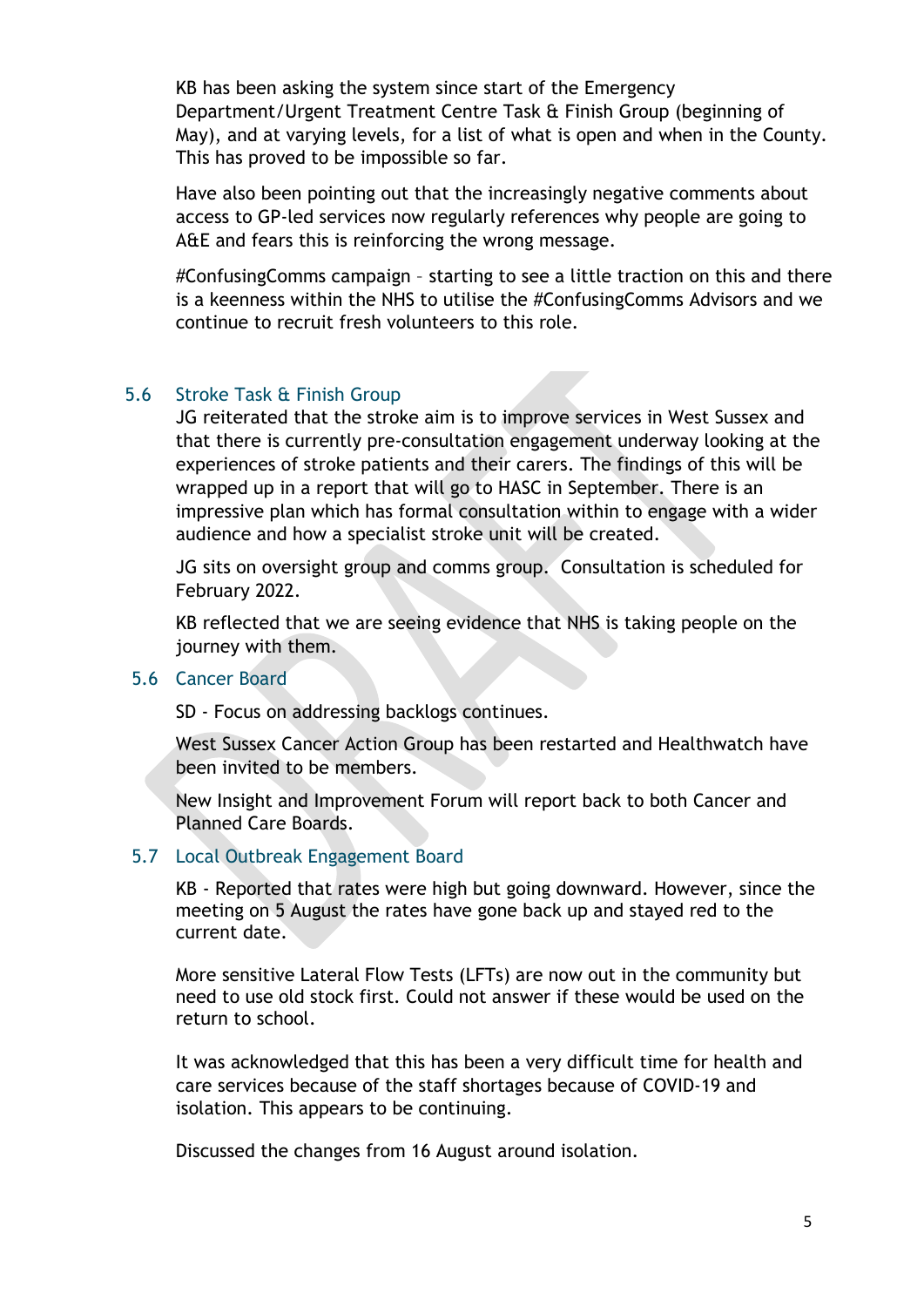Street Collection Teams – doing a lot of effective face to face engagement on testing regularly, vaccine and downloading NHS app.

Big events and learning from some of those – deemed successful in West Sussex. BL cited the Goodwood event Events Research Programme. Public Health team were involved heavily.

#### 5.8 Regional insight

MS summarised the issues and concerns they are seeing elsewhere across the south of the country which mirror those in West Sussex

Tender for Healthwatch East Sussex is out – Help and Care will take a view on that in coming weeks and in particular in relation to the influence and impact of Local Healthwatch across the ICS.

LHW managers have collaborated even more in the last year (dentistry, GP access), not seeing anything different elsewhere to what we are hearing in West Sussex. Collaboration and sharing of activities and resources and insight continues to be powerful.

KB mentioned that dentistry commissioning will not be transferred across England to ICSs from April 2022 and we do not know if Sussex will be an early adopter of this? Therefore, it may be that the plan to engage people in Q3/4 around dentistry will not happen. In this case we will focus on helping people to understand how best to access dental services and have two draft leaflets that are currently with dental experts for consideration.

MS observed that where local and national healthwatch have robust Local Authority relationships with open dialogue then local healthwatch can achieve more powerful outcomes.  $\overline{\phantom{a}}$ 

## 6. Vaccinations

Team working to support vaccine confidence and we continue to have regular conversations. KB confirmed that the team attend the Vaccine Cell in West Sussex and that Sophie has spoken up about promoting vaccines to a key part of the populations that are not having a high take-up rate, e.g. men in the 30-40s.

AK asked about ethnic hesitancy and gave a personal example of an associate who is currently in hospital with the virus and who had not received the vaccine. AK was keen that the team take forward a key message, e.g. 'its only safe when everyone is safe'.

MS shared some work in Bournemouth – Data is very accurate but politically sensitive. KB explained that we sit on Crawley Task & Finish on Local Community Network – GP access and registration also an issue there. Bus has been going out into communities. Lack of registration is linked to an issue. At least 10% not registered.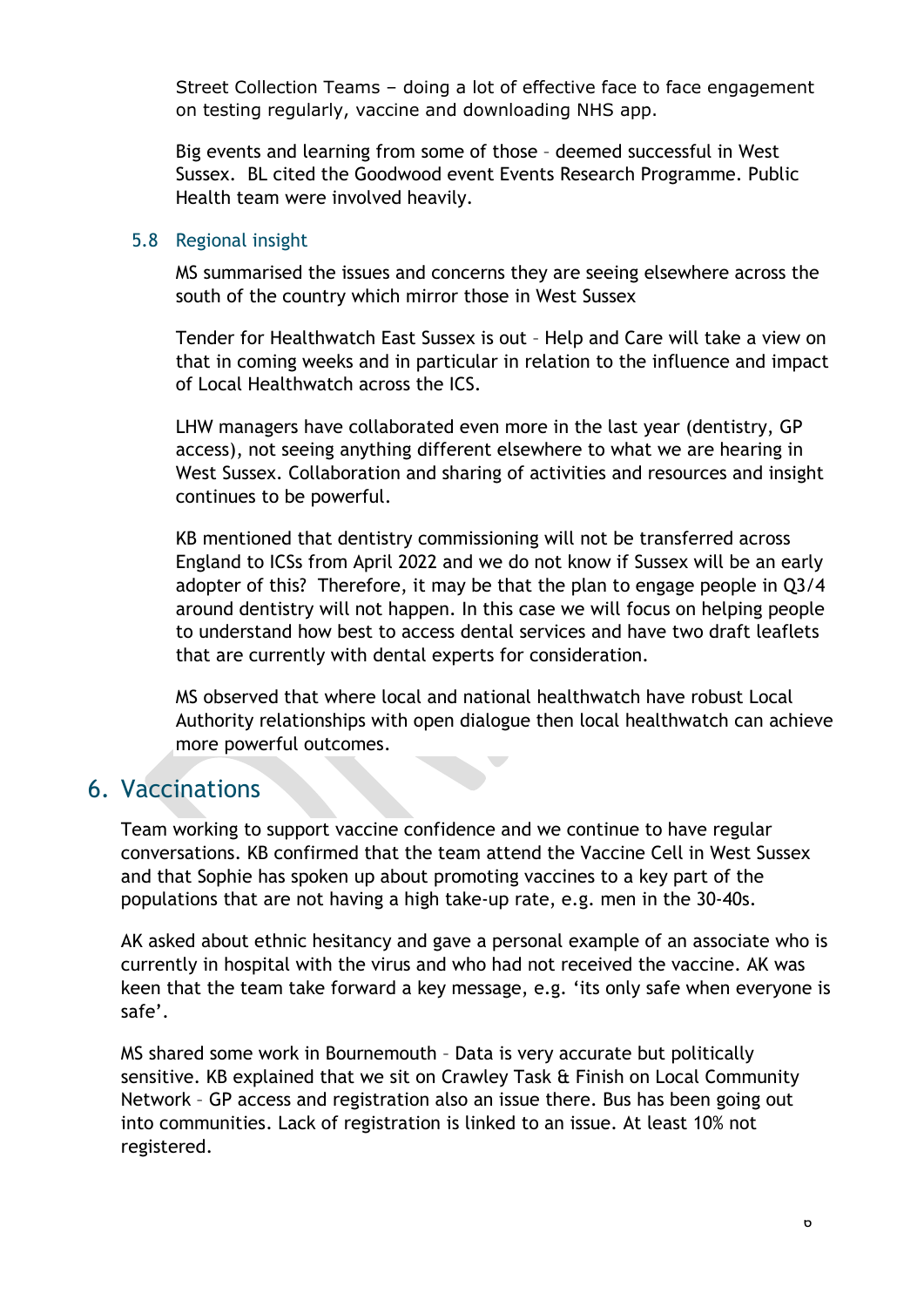There was a good debate and discussion about vaccine take-up. SC shared some feedback from another area on the embarrassment around younger people fainting (before, during and after having the vaccine). This is something that can be raised in the cell.

RF – research on exploring vaccine confidence – good reading and lots of the factors that affect BAME in reasons for not taking up the vaccine do correlate with young people and one of the things that struck is that the feeling that they are being blamed for what is happening (transmission) and this needs to be addressed this in messaging.

System looking at Phase 3 work and contracts for supplying are now in for consideration. We have flagged consideration for which PCNs/Practices should factor in are they managing access to their core services well before agreeing who will provide.

Vaccines to 16/17 year olds is now open and seeing strong demand.

BL – just as important to get across to those who feel invincible – they are also reducing transmissibility and saving friends and family.

## 7. Policies and procedures update

New Induction resource pack now available. SD to share with AK and RF

## 8. Escalation Log

KB shared that we have now had two collaborative meetings with WSCC on the financial reassessment of Adult Social Care recipients and we are pleased that WSCC have committed to meeting with us every 6 weeks to discuss concerns.

KB advised that a briefing has been shared with the Deputy Director of Finance at WSCC ahead of this going out today. It provides an update on the concerns to elected members, and community partners – with a call out to talk to people about this issue and to encourage them to approach WSCC if the charge is unaffordable and explains where to get help from Welfare Officers. The issue will be discussed at HASC 15 September.

ACTION: KB to share the briefing with the Board after the meeting.

### 9 AOB

AK asked about vaccine confidence in Crawley and offered support.

SD said that Simon Mansfield – CCG Commissioning Manager for SHCP Ophthalmology Steering Group had passed on positive feedback on Healthwatch. NF asked to see the sensory report as he has knowledge in this area that could be useful, and he offered support with this work.

ACTION: KB to send links to the sensory reporting.

SD advised that there is a draft report on engagement work around exercise and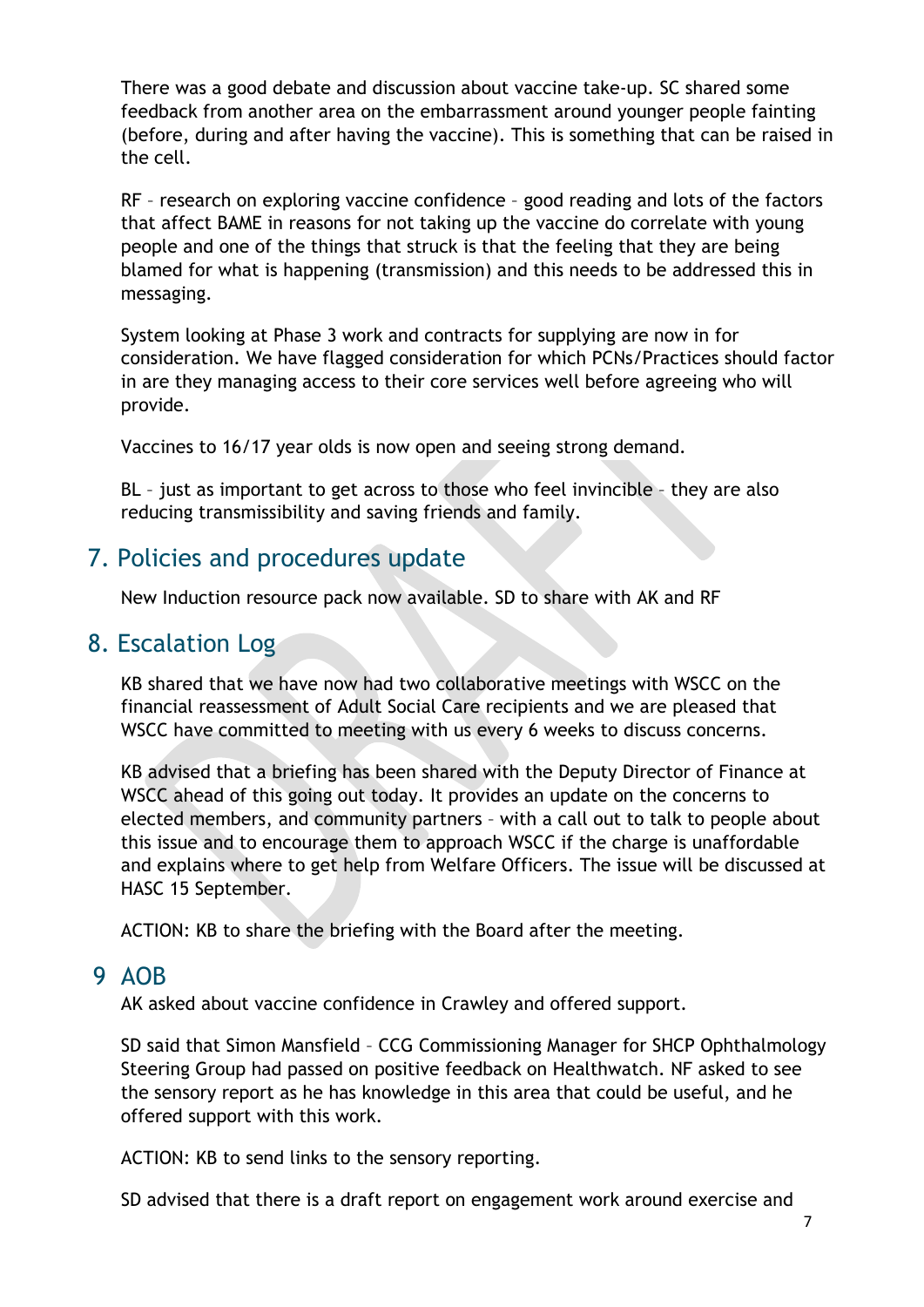health, which will be published next months but the findings have already informed discussions with the Crawley Local Community Network and with Daniel McIntyre.

KB mentioned that there is currently stakeholder engagement around Crawley Hospital and that we will be invited to be part of this discussion. One of the key points we will be putting forward is the need for a information hub (similar to the discussions in Midhurst). KB asked for AK's support in this area because of his understanding of local needs.

11.02 AN left the meeting

## 10 Questions

Discussion around future board meetings and possible Face to Face and suitable ventilated and spacious venues. AK – suggestion in relation to face to face meetings – it would be easier if we keep more flexible so that we can fit with other arrangements – blended if both options are possible. KB – meeting requirement volume is colossal so keen for them to not all be Face to Face.

BL – hybrid meetings – have chaired some and they are easy to say but challenging to chair. Do some rehearsals before hand re pitfalls so that the real meeting is as good as it can be. Strong and stable wifi vital. So can give equality of contribution to those in the room and those virtually. ACTION - SD to investigate options for some face to face meetings.

AK – asked about digital inclusion – his work has been involved in a recent project around digital exclusion in Surrey – will share in case of value.

LC – in the impact report it was mentioned re access to quotes and messages to push on social media – can we share these with the board. Request to all follow and repost and comment on HWWS messaging. ACTION - KB will also share other comms ahead.

HG – impact on workload for NHS but also mindful of impact on own staff and their health and wellbeing eg IHCAS team and so very distressing re some of the cases. Workload capacity is a huge pressure on the team. SD will include in Commissioner discussion re IHCAS resourcing which has reached breaking point.

Meeting closed at 11.25am

## 11Future Board meeting dates:

| <b>Board Meeting dates</b> |  |
|----------------------------|--|
|                            |  |
| Q2 - Wed 10 November 2021  |  |
| Q3 - Wed 9 February 2022   |  |